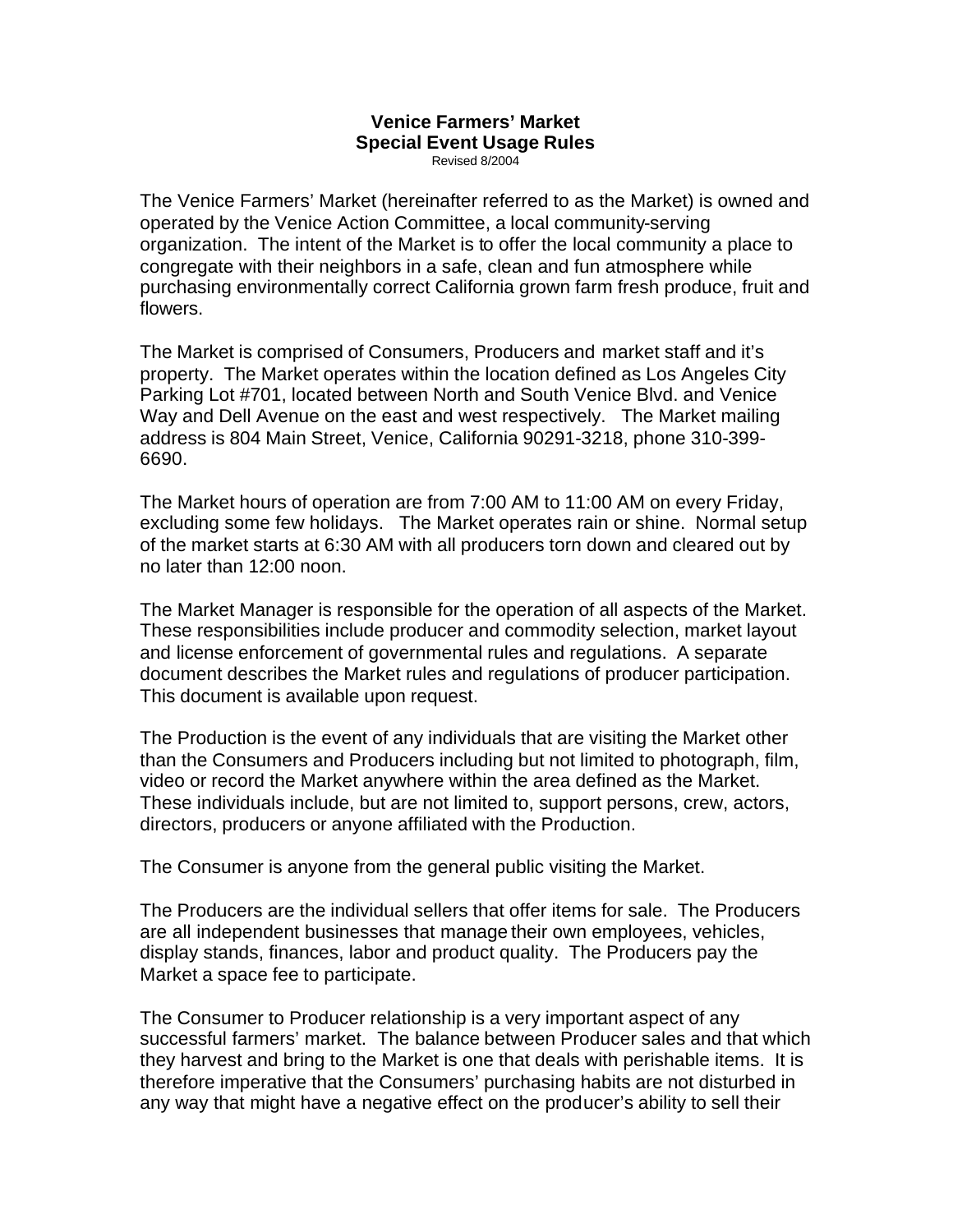product. Production within the Market must try not to interfere with this sensitive relationship. Production people must at try at all times to stand out the way of shoppers. The number of Production people within the selling area of the market should be limited to the bare minimum.

The Production must act in a professional matter. No vulgarity or obscenity shall be used in any way that might offend any Consumer, Producer or Market staff person.

The Production shall be responsible for obtaining filming, recording or photographic releases from any Consumers or Producers who are included in the production product.

All Production equipment used within the Market shall be hand carried only. No carts, dollies, tables or tripods of any sort may be set up or used within the area designated for Producer sales.

All Production, crew or actor vehicles shall be parked in the most remote area of the lot. This area is located just inside the entry into lot on Dell Avenue. No more than 30 parking spaces shall be used for these purposes. Any additional vehicles must be parked on the street or other parking lots in the area.

All entries and exits to the Market, including pedestrian and vehicular traffic must remain unblocked at all times.

No products other than those brought by the Producers may be offered for sale, including props that might be used in the Production. This includes but is not limited to sampling of food items for consumer feed back surveys. In the event food is to be included in the Production, special arrangements must be made prior to the market with the manager – there will be NO exceptions to this condition.

No amplified sound equipment is permitted.

No explosive devices or weapons are permitted.

No alcohol is permitted.

No smoking is permitted within the Producers' stall space.

No animals are permitted within the selling area of the Market.

Any area used by the Production within the Market must be agreed to with the Market Manager prior to such usage.